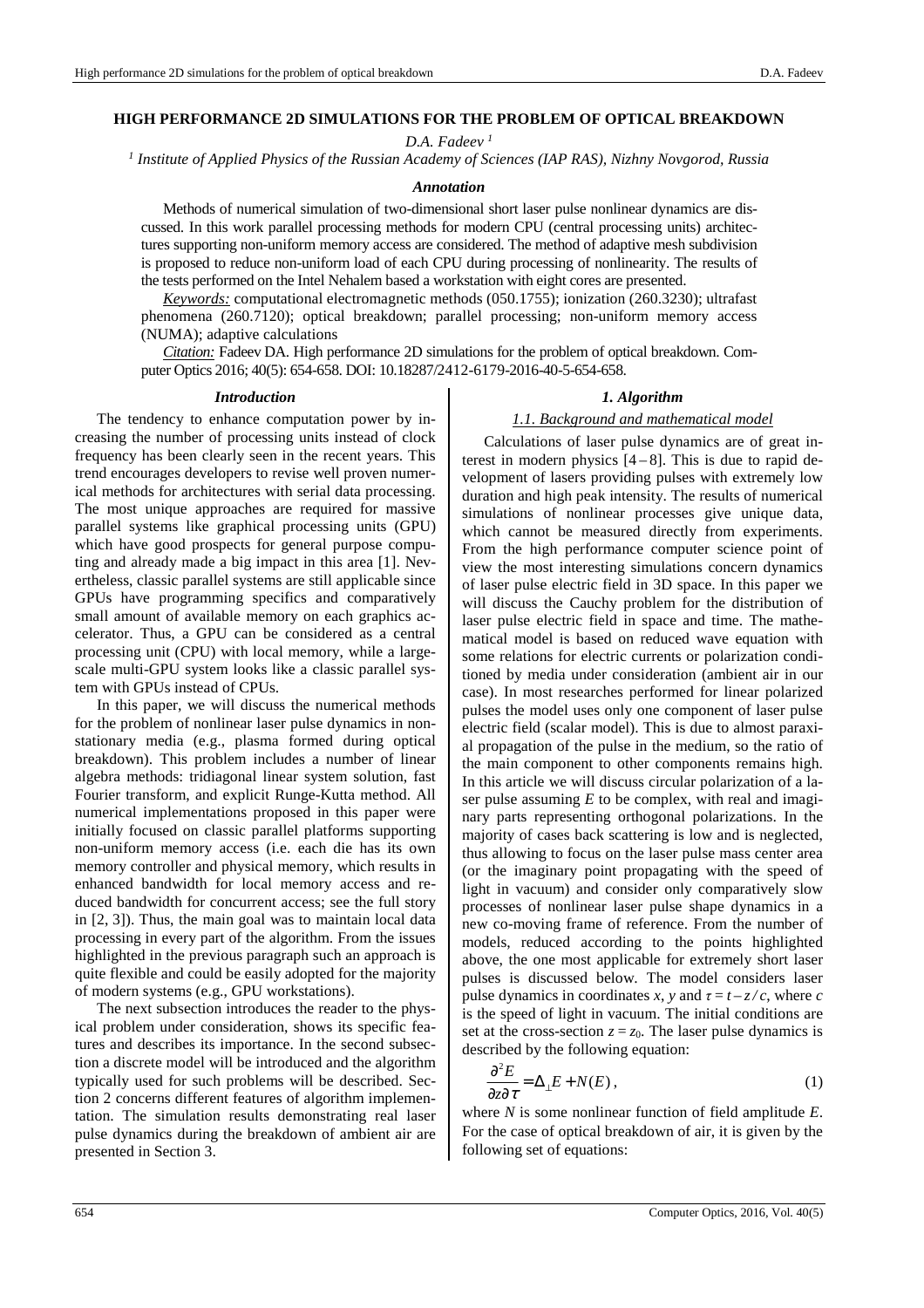$$
N = n_{P}E + N_{K} + N_{R},
$$
  
\n
$$
\frac{\partial n_{P}}{\partial \tau} = \frac{1}{|E|} \exp\left(-\frac{1}{|E|}\right),
$$
  
\n
$$
N_{K} = |E|^{2} E,
$$
  
\n
$$
N_{R} = \int_{-\infty}^{\tau} \exp(\tau - \tau) |E(\tau)|^{2} E(\tau),
$$
\n(2)

where  $n_P E$  is the air plasma response calculated according to the simplified Keldysh formula,  $N_K$  is Kerr instant response and  $N_R$  is Raman delayed response. In this paper we will discuss the radial symmetric case, thus the Laplacian in (1) has the standard form in cylindrical coordinates [9]:

$$
\Delta = \frac{1}{r} \frac{\partial}{\partial r} \left( r \frac{\partial}{\partial r} \right). \tag{3}
$$

The model  $(1-2)$  is quite modern compared to the standard methods [4, 5] based on scalar equations for envelope [6], where vacuum dispersion should be corrected via additional linear terms. Equation (1) has good prospects for processes with severe spectrum broadening, and is well proven for the problem of ultra-short strong laser pulse interaction with relativistic plasma [10, 11].

### *1.2. Background and mathematical model*

The discrete model is based on an equidistant net for *E* along both directions of *r* and *τ*. The approximation for the Laplacian for vector **x** from  $\mathbb{R}^N$  is chosen in the following form:

$$
\begin{aligned} \{\Delta_N \mathbf{x}\}_i &= \\ \frac{x_{i+1} + x_{i-1} - 2x_i}{dr^2} + \frac{2(x_{i+1} - x_i)}{dr^2 (2i+1)}, \quad \forall i \in (0, N-1). \end{aligned} \tag{4}
$$

For  $i=0$  the same formula is used under the assumption  $x_{-1} = x_0$ . Such an approximation provides the Laplacian in the radial symmetric case identical to the four-point approximation of 2D Laplacian discretization at center point  $(i=0$  corresponds to  $r=0$ ). For calculation of the  $(N-1)$ -th term one should assume  $x_N = x_{N-1}$ .

Considering the Laplacian in the form (4) with the above assumptions one can see that the constructed operator  $\Delta$  is Hermitian in the following metrics:

$$
(\mathbf{x}, \mathbf{y}) = \sum_{i=0}^{N-1} x_i y_j f(i) dr,
$$
  

$$
f(i) = \begin{cases} 3/8, & i = 0, \\ i + 1/2, & i \in [0, N-1]. \end{cases}
$$
 (5)

Formula (4) gives one order lower approximation than the standard one [9], but provides Hermitian matrix for Laplacian operator, which leads to energy conservation for the evolution operator built according to the Crank-Nicholson scheme.

In order to solve eq. (1) the split-step Fourier method [12] was used which assumes the evolution step to be split into two sub-steps: linear and nonlinear ones. The linear part is then considered in Fourier space, where the operator of partial derivative along the *τ* coordinate can be represented as simple as multiplication by *iω* term:

$$
\Omega \frac{\partial}{\partial z} \mathbf{e}_z = \Delta \mathbf{e}_z, \tag{6}
$$

where  $\mathbf{e} = \mathbf{F} \mathbf{e}$  is the Fourier image along  $\tau$  coordinate of the  ${\bf \{e\}}_i = E(r_{[I/N\tau]}, \tau_{i \mod N\tau})$  vector from  $\mathbb{C}^{N\tau N\tau}$  space representing the electric field *E* set on the numerical net,  $\mathbf{F} = \mathbf{I}_{N_r} \otimes \mathbf{F}_{N_r}$  is the full Fourier transformation matrix along  $\tau$  in  $\mathbb{C}^{N_rN_\tau}$  space,  $\mathbf{I}_{N_r}$  is the identical square matrix of  $N_r$  dimension,  $\mathbf{F}_{N_t}$  is the Fourier transformation matrix in  $\mathbb{C}^{N\tau}$  space, finally the operator  $\Omega = I_{N\tau} \otimes \text{diag}(i\omega_0, ..., i\omega_{N\tau-1})$ is the operator of multiplication by *iω*. The above approximation of partial derivation assumes approximation of *E* values along *τ* coordinate via Fourier series, which is quite convenient for oscillating wave packets. The Laplace operator can be then written as  $\Delta = \Delta_{Nr} \otimes I_{Nr}$ . The electric field vector **e** can be propagated by *dz* along *z* according to eq. (6) using the Crank-Nicolson scheme [13]:

$$
\mathbf{e}(z+dz) = \mathbf{U}\mathbf{e}(z) = \left(1 + \mathbf{L}\frac{dz}{2}\right)\left(1 - \mathbf{L}\frac{dz}{2}\right)^{-1}\mathbf{e}(z), \quad (7)
$$

where **U** is the evolution step operator, **L** is the Hermitian (in terms of metrics (5)) linear operator having the following form **L***=* **Ω**-1 **∆ =** diag(*iω*<sup>0</sup> -1*,…,iωNτ*–1 -1) ⊗**∆***Nr*.

The method (7) has some useful properties. First of all, (7) has a second order of approximation (error is equal to  $O(dz^3)$ , but more important is that **U** is a unitary operator. Thus, in terms of metrics (5) the relation  $|\mathbf{e}|^2$  = *const* is met, which corresponds to conservation of  $|\mathbf{e}|^2$  integral along  $\tau$  and  $r$  with metric weight  $r$ . This property provides stability of the numerical scheme, even for very low frequencies *ω*.

The non-linear step is performed using the explicit predictor corrector method. The Eulerian approximation (prediction)  $\mathbf{e}_+$  is calculated using Fourier transformation along  $\tau$  for each  $r_i$  independently:

$$
\mathbf{e}_{+} = \mathbf{e}(z) + \mathbf{F}^{-1} \mathbf{\Omega}^{-1} \mathbf{F} N \big( \mathbf{e}(z) \big) \circ \mathbf{e}(z) dz.
$$
 (8)

Here, *N* is the nonlinear function of **e** vector producing a vector of the same dimension and according to eqns. (2) providing approximation of the non-linear part using the trapezoid method of integration. We are not writing explicit expression for *N*(**e**) since it is evident, yet taking much space. The symbol ∘ denotes component-wise multiplication.

The final approximation (correction) for  $e(z+dz)$  has the following form

$$
\mathbf{e}(z+dz) = \mathbf{e}(z) + (dz/2) \Big( \mathbf{F}^{-1} \mathbf{\Omega}^{-1} \mathbf{F} N \Big( \mathbf{e}(z) \Big) \circ \mathbf{e}(z) + \\ + \mathbf{F}^{-1} \mathbf{\Omega}^{-1} \mathbf{F} N \Big( \mathbf{e}_+ \Big) \circ \mathbf{e}_+ \Big)
$$
(9)

The evolution operator (9) gives the second order of approximation. For a circular polarization, vector *N*(**e**) has only real components and appears to be smooth along the  $\tau$  coordinate, thus the trapezoid method of integration provides fair approximation.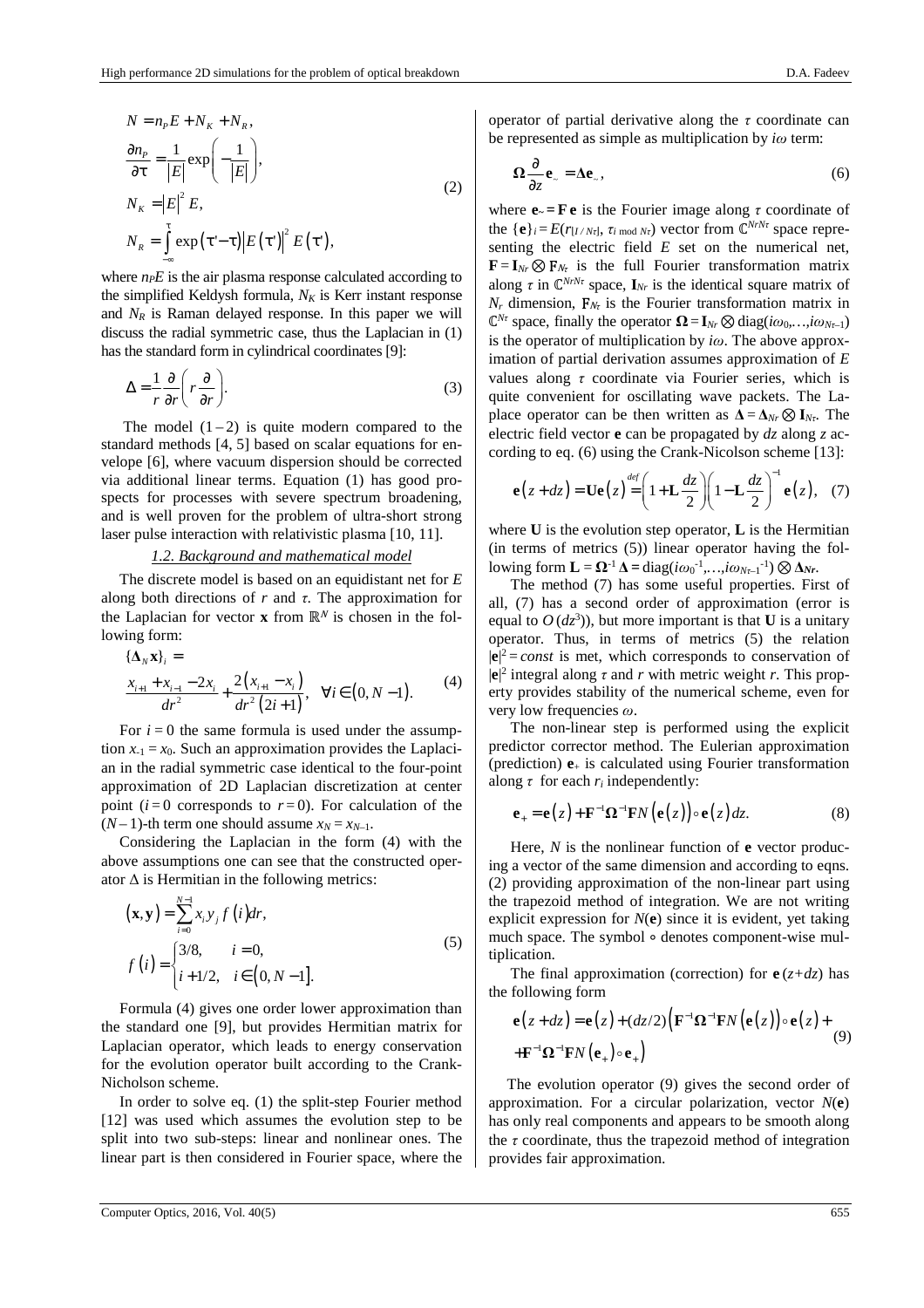The proposed method was well proven for the problems of laser plasma interaction in strongly nonlinear regimes [10, 11].

# *2. High performance implementation of the algorithm*

# *2.1. Linear part*

Assuming fast Fourier transformation to be the most time wasting function, the elements of  $e(z)$  were organized in memory in the natural way providing the smallest distance between cells that have neighboring values along *τ*. This data order reduces the utmost unwanted data transaction between the nodes. But this brings some difficulties for realization of **U** from equation (7). Further we will use additional twoindex notation for **e**<sub>*~*</sub> components {**e**<sub>*~*</sub>}<sub>i,j</sub> = {**e**<sub>*a*</sub>}<sub>*iNt*<sub>*t*+*j*</sub>. Since (7)</sub> implies the solution of  $N<sub>\tau</sub>$  three-diagonal linear equations with dimension  $N_r$ , the value  $\{e_{r}\}_{i+1,q}$  depends on all  ${\bf e}_i {\bf e}_i$ ,  $j \leq i+1, q$  values in the forward run of the Thomas [14] algorithm and on all  $\{e_{\gamma}\}_{j>i+1,q}$  values in the backward run. In the case of a classic parallel system, the solution for each sub-system (corresponding to different  $\omega_a$ ) can be obtained by independent processing of data in parallel, like it is shown in the scheme in fig. 1. As the Thomas algorithm has a small arithmetic load, the performance depends mostly on memory bandwidth. This leads to a bottleneck condition when several processing units access the same data from shared memory (see fig. 1).



*Fig.1. An illustration for inefficient method of data processing along columns in case of non-uniform memory access architecture. All processing units perform memory operations for data located in the physical memory space of the first processing unit leading to a bottleneck condition* 

Modern processors have integrated memory controller, thus the shared memory is non-uniform [2, 3]. This allows obtaining a bandwidth of independent memory operations equal to the bandwidth of each node (CPU die with its physical memory) multiplied by the number of nodes in the system. So, all operations should be performed within each node with a small amount of cross access (access of CPU from one node to the physical memory of another node).

Such an algorithm can be implemented based on the following idea. Let the number of nodes be *Nn*. At the first stage, all the nodes except the first one  $(node<sub>0</sub>)$  are idle, while the first node executes the forward part of the Thomas algorithm for *ω0* data column, i.e. for elements  $({\{e_*\}}_{0,0},..., {\{e_*\}}_{Nr/Nn-1,0})$ . At the second stage, the second node (node<sub>1</sub>) continues forward integration according to the Thomas algorithm for elements of zero column, i.e. elements  $({\mathbf{e}}_k)_{Nr/Nn,0,\ldots, {\mathbf{e}}_k}$ <sub>2Nr/Nn - 1, 0</sub>), while the first node begins to operate with elements from the second column  $\omega_1$ , i.e. elements ({**e**<sub>*~*</sub>}0, 1, ..., {**e**<sub>*a*</sub>}*Nr* /*Nn* - 1, 1}. At the third stage, the first node starts operating in the third column, the second one operates in the second column, and the third node continues with new elements from the first column. After  $N_n$  stages all the nodes operate simultaneously with delay along *ω* as is shown in fig. 2. Thus, each node operates only with its own physical memory.



*Fig. 2. An illustration for efficient method of data processing along columns in case of non-uniform memory access architecture. All processing units perform memory operations for data located only in their own physical memory space. Small portions of data are rarely transferred between nodes, thus making negligible impact on efficiency. The main time penalty is due to the delayed start of the first blocks (shaded in the scheme)* 

In the final implementation, blocks of data should be used instead of columns. It is conditioned by the CPU architecture designed to read and write an L1 cache line in one r/w cycle, so each step of integration in the Thomas algorithm should batch proceed for some next  $\{e_{\gamma}\}_{i,j}$ ,  $\{e_{\gamma}\}_{i,j+1}$ ,  ${\bf e}_i\}_{i,i+2,...}$  values. The dimensions of the blocks should be  $N_r/N_n \times (size \ of \ L1 \ cache \ line)$ . Hence, larger data dimensions should be used to obtain good performance.

## *2.2. Non-linear part*

For minimizing the number of Fourier transformations the next scheme should be used. The non-linear part can be calculated according to  $(9-10)$  as follows:

$$
\delta \mathbf{e}_{+} = N(\mathbf{e}(z)) \circ \mathbf{e}(z),
$$
\n
$$
\mathbf{e}_{+} = \mathbf{e}(z) + \mathbf{F}^{-1} \mathbf{\Omega}^{-1} \mathbf{F} \delta \mathbf{e}_{+} dz,
$$
\n
$$
\mathbf{e}_{-}(z + dz) = \mathbf{e}_{-}(z) + (dz/2) \mathbf{\Omega}^{-1} \mathbf{F} (\delta \mathbf{e}_{+} + N(\mathbf{e}_{+}) \circ \mathbf{e}_{+}),
$$
\n
$$
\mathbf{e}(z) = \mathbf{F}^{-1} \mathbf{e}_{-}(z).
$$
\n(10)

In the above scheme only four Fourier transformations are needed.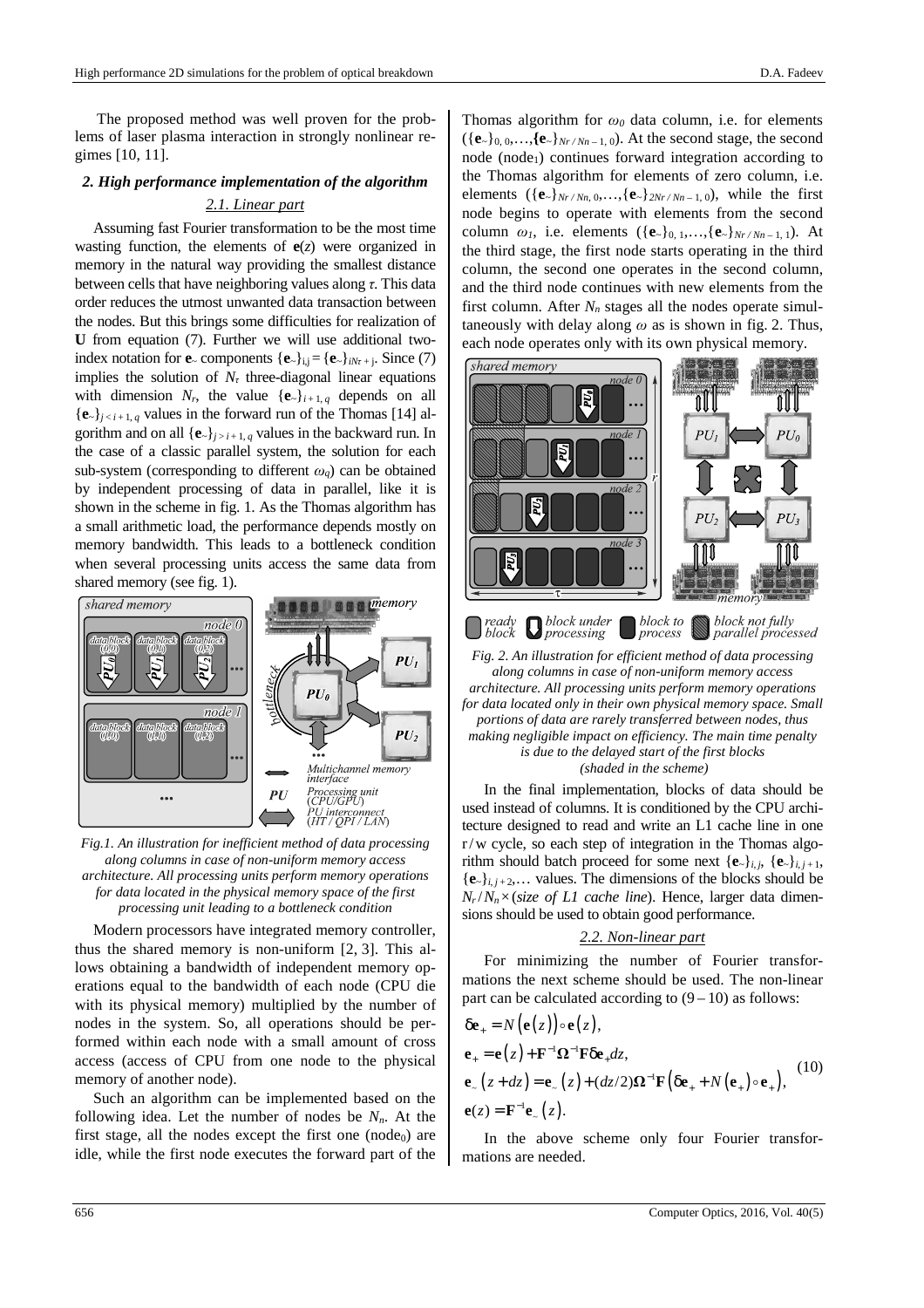During the tests it was found that the computation time of the non-linear term *N* is strongly non-uniform along the *r* coordinate. The reason for that is the different time for calculation of the exponent in (2). Moreover, the computing load of (2) can be reduced by setting a threshold value for  $|\{e\}_i|$  under which the ionization rate in the right-hand side of eqns.  $(2)$ ) can be assumed to be zero and the corresponding calculation of ionization rate can be omitted. This requires some algorithm to balance the sizes of **e** subvectors located at each node. Here, the following algorithm implementation will be discussed. The time  $T_i$  spent by each node *i* on actual calculations was accumulated during some quite significant number of evolutional steps, let us say 100. After that, new sizes for **e** sub-vectors were calculated according to the following formulae

$$
N_{ri}^{+} = \frac{1}{4} \left( 3N_{ri} + \frac{1}{C} \frac{N_{ri}}{T_i} \right), \qquad C = \frac{1}{N_r} \sum_{i=0}^{N_n} \frac{N_{ri}}{T_i}.
$$
 (11)

Further, the sub-vectors located at each node were merged to a vector representing the field *E* on the whole mesh  $(N_r \times N_t)$  and then split according to (11) along the *r* coordinate – each new sub-vector of  $N_{ri} \times N_{\tau}$  dimension is distributed to the *i*-th node.

The result of adaptive mesh splitting is shown in fig. 3. Fig. 3*a* presents the times (measured with *times()* from sys/ times.h) of actual computing (time spent in linear and nonlinear steps until non-blocking pthread mutex synchronization is reached) depending on the evolution step (the step in the plot is divided by 100 – the number of steps between mesh re-splitting procedure). In fig. 3*b* the same times are shown but  $N_{ri}$  are set to be constant – the mesh adapting is turned off. It is well seen that adapting the mesh strongly reduces  $T_{max}$  representing the time of each step, including synchronization time overheads. From fig. 3*c* it is well seen that sub-vector sizes vary appreciably. The number of steps before re-spit procedure was invoked is conditioned by two factors: masking of time overheads due to merging of **e** sub-vectors and memory reallocation and averaging of execution times *Ti*.

# *3. Sample simulation of optical breakdown and results*

Numerical simulations were held for mesh dimensions  $Nr = 1024$ ,  $N\tau = 512$ . The entire the simulation took 34000 evolution steps. The testing platform was a dual processor workstation equipped with a pair of Intel Nehalem X5550 @ 2.67 Ghz, all memory channels were populated with PC3-8500 modules (total amount of memory was 96 Gb). The code was built with  $g++ 6.1.1$  with O3 optimization and run on Linux 4.7.2 with NUMA support.

Fig. 4 presents three snapshots of simulated laser field amplitude. The initial pulse (Fig. 4*a*) was calculated by parabolic phase correction with conventional lens having focal length 1500 mm and translation by 1300 mm along the optical axis towards the focal point applied to the collimated 4.5 mJ pulse of Gaussian shape along *r* and *τ* of 35 fs FWHM duration and 10 mm FWHM diameter.

The translation was performed to skip the linear phase of laser pulse propagation.





*Fig. 3. Performance of adaptive mesh algorithm vs basic algorithm with fixed block sizes. Execution times of actual calculation for each node (Ti), Tmax and Tmin are maximal and minimal times for the case of adaptive mesh (a); same parameters for the case of fixed mesh (b); sub-vector size variation (c). One step on abscissa axis corresponds to 100 actual steps* 

In the second snapshot the process of ionization begins and plasma starts to refract the laser pulse creating structures also observed in [4]. In the third picture the result of the strong interaction of optical breakdown plasma and laser pulse is presented: the laser pulse is split into two, the last part of the laser pulse is refocused and creates the second impact of ionization.

Comparison of fig. 4 and fig. 3 shows the correlation between the calculation speed and the laser pulse shape. It is hard to predict the size of sub-vectors because of the complicated mechanism of calculating the ionization rate. Thus, adaptive mesh splitting allows pronounced performance improvement. The ratio of simulation times for adaptive and fixed methods was about 0.7.